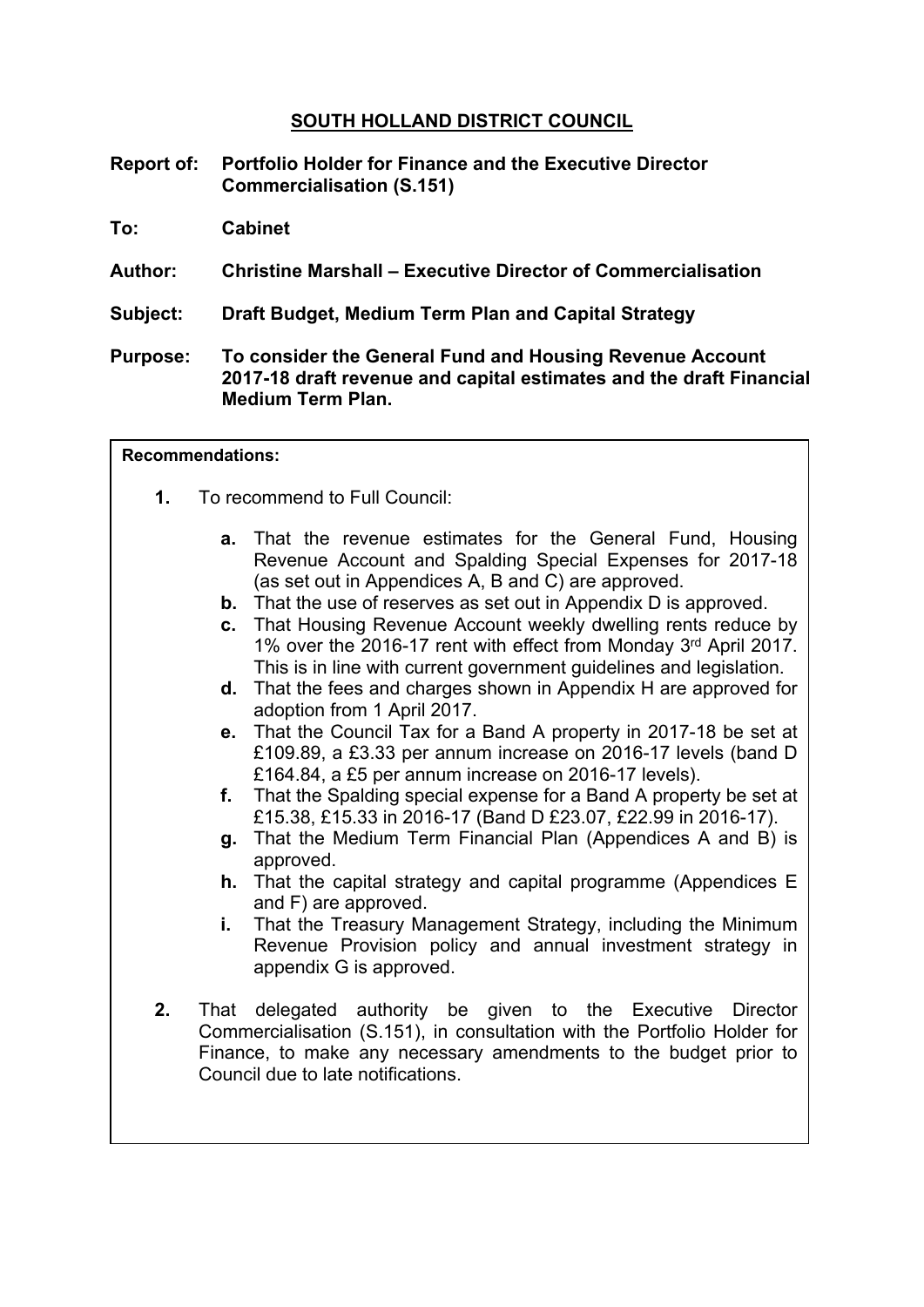# **1.0 BACKGROUND**

- **1.1** The appendices to this report outline the 2017-18 revenue and capital estimates for the General Fund and Housing Revenue Account, the proposals for the setting of discretionary fees and charges, the outline position to 2020- 21, the medium term financial plan and the capital strategy. The medium term financial plan sets out the framework within which the budget is to be set to ensure that it enables the Council to achieve its corporate objectives. The capital strategy sets out the framework for the capital budget setting.
- **1.2** The Medium Term Plan sets out the current and forecast future costs of the Council and is linked to the Corporate Plan, which sets out the aims and ambitions of the Council, agreed with our partners, to:
	- be a financially independent Council and free of reliance on Government Funding by 2019-20,
	- transform Council Serices through the Moving Forward Programme to:
		- generate additional revenue streams via *commercial activities* (Welland Homes, Garden Waste etc.), *investment assets* (Investment and Growth reserve, Holbeach Food Enterprise Zone), and *economic and housing growth* (funded through an Investment & Growth reserve) and
		- invest in service improvements to improve value for money through *Digitalisation* (online payments, improvements in ICT), *partnership and collaboration* (Co-location, Breckland District Council, Directorate of Works and Pensions and Priory Road project) and *organisational design* (10% reduction in costs over 4 years).
- **1.3** In response to the 2016-17 Local Government Finance Settlement, the Council successfully applied for the Government's four year Local Government Finance Settlement offer, using the Moving Forward programme as the basis of the efficiency plan.
- **1.4** Key assumptions made within the current 4 year MTFP include:
	- An annual £5 per annum increase in Council Tax and
	- Maximising income generation through Investment &Growth, funded through New Homes Bonus.
- **1.5** The Moving Forward Transformation Programme builds on prudent financial management of the council and innovative income generation. Following on from this the MTFP has been positioned to secure a sustainable financial future across the medium term with no dependency on reserves. This position will give the Council time to develop a clear financial strategy in the longer term after delivery of the more complex transformational changes which will need to meet performance targets to meet the significant financial challenges of future years.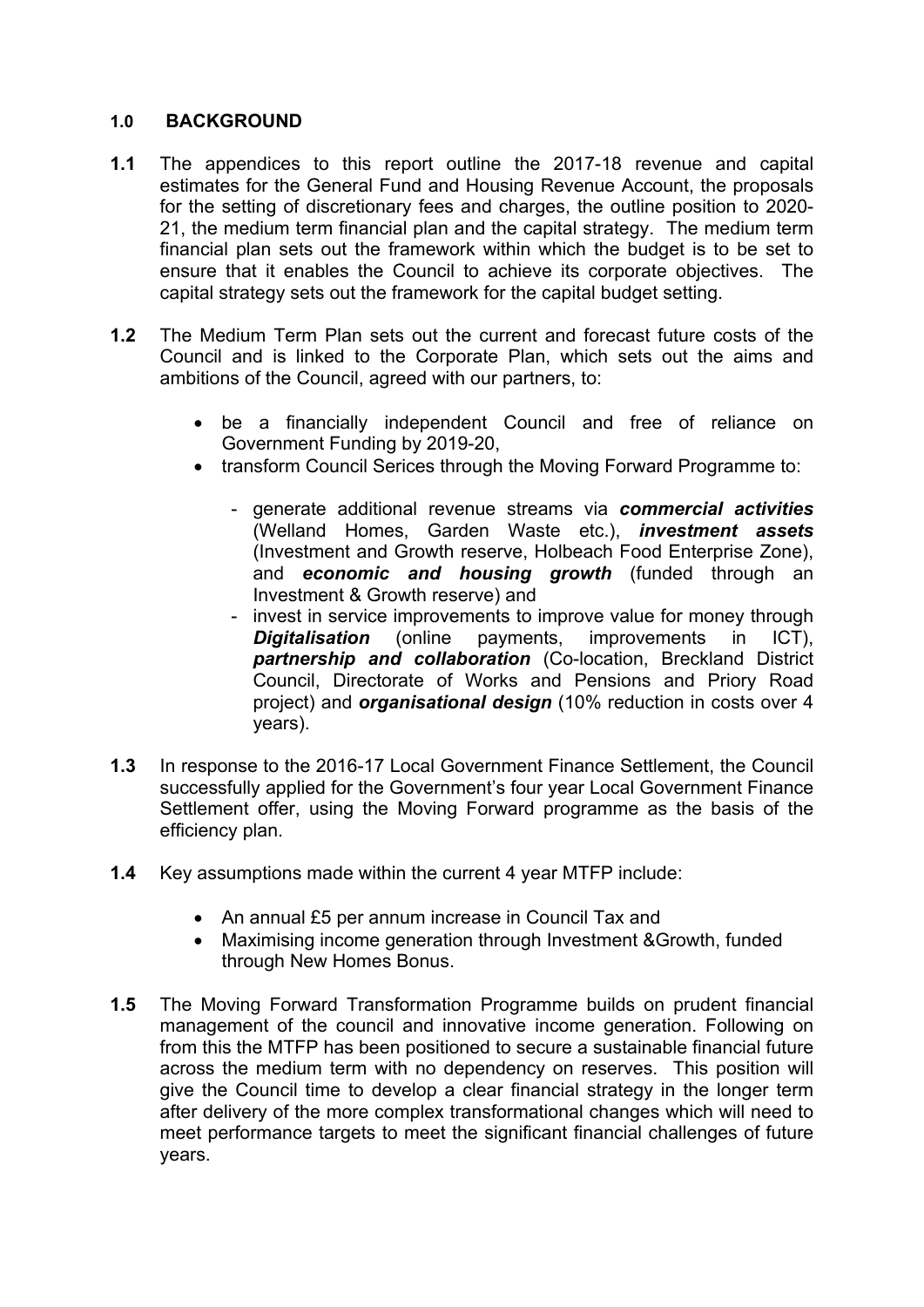- **1.6** In 2015/16 £1.1m of funding was agreed and set aside to provide up-front investment for the transformation programme, which is in progress and no further funding requirements have been identified at this stage.
- **1.7** This complex change programme is now embedded within the Council with further savings achieved ahead of budget forecast in 2016-17. This draft budget continues the principal of reducing reliance on RSG and providing funding for a growth fund to deliver on-going revenue income streams over the medium term. Reducing the reliance on uncertain sources of funding will make the council a more stable organisation able to deliver services to residents with more certainty in the longer term.
- **1.8** The draft four year capital programme has been amended to reflect revised budgets and scheme forecasts.
- **1.9** The programme includes provision for Investment and Growth linked to the Council's Strategic objectives. Final decisions on individual projects will be subject to Council approval and detailed business cases.
- **1.10** The provisional 2017-18 Local Government Finance Settlement consultation paper for 2017-18 was released on 15 December 2016. The key components of the settlement are:
	- **Revenue Support Grant (RSG) & Four Year Settlement -** The value of the four year RSG settlement has not changed so there is no impact compared to the budget set last year,
	- **New Homes Bonus (NHB) -** The consultation includes a number of changes to New Homes Bonus which will reduce the amount the council receives by £511k over the medium term which will impact on resources available for Investment and Growth,
	- **Rural Services Delivery Grant (RSDG) -** This grant is to remain although to date the actual amounts have not been released,
	- **Business Rates -** The recent valuation for business rates takes effect from 1 April 2017. This is a revenue neutral exercise nationally, however at a local level bills and income may rise or fall, dependent on the mix of businesses in an area.
- **1.11** This draft budget includes assumptions for these areas and these will be updated once further information becomes available.
- **1.12** Despite the challenges of reduced funding and economic uncertainty, the Council remains in a relatively secure financial position across the medium term with no dependency on reserves.
- **1.13** The MTFP includes annual savings of over £1.5m by 2020/21 as a result of tragetted action and investment through the Council's Moving Forward Programme.
- **1.14** Efficiencies implemented through the Moving Forward Programme mean that the Council is able to produce a balanced budget in 2017-18 .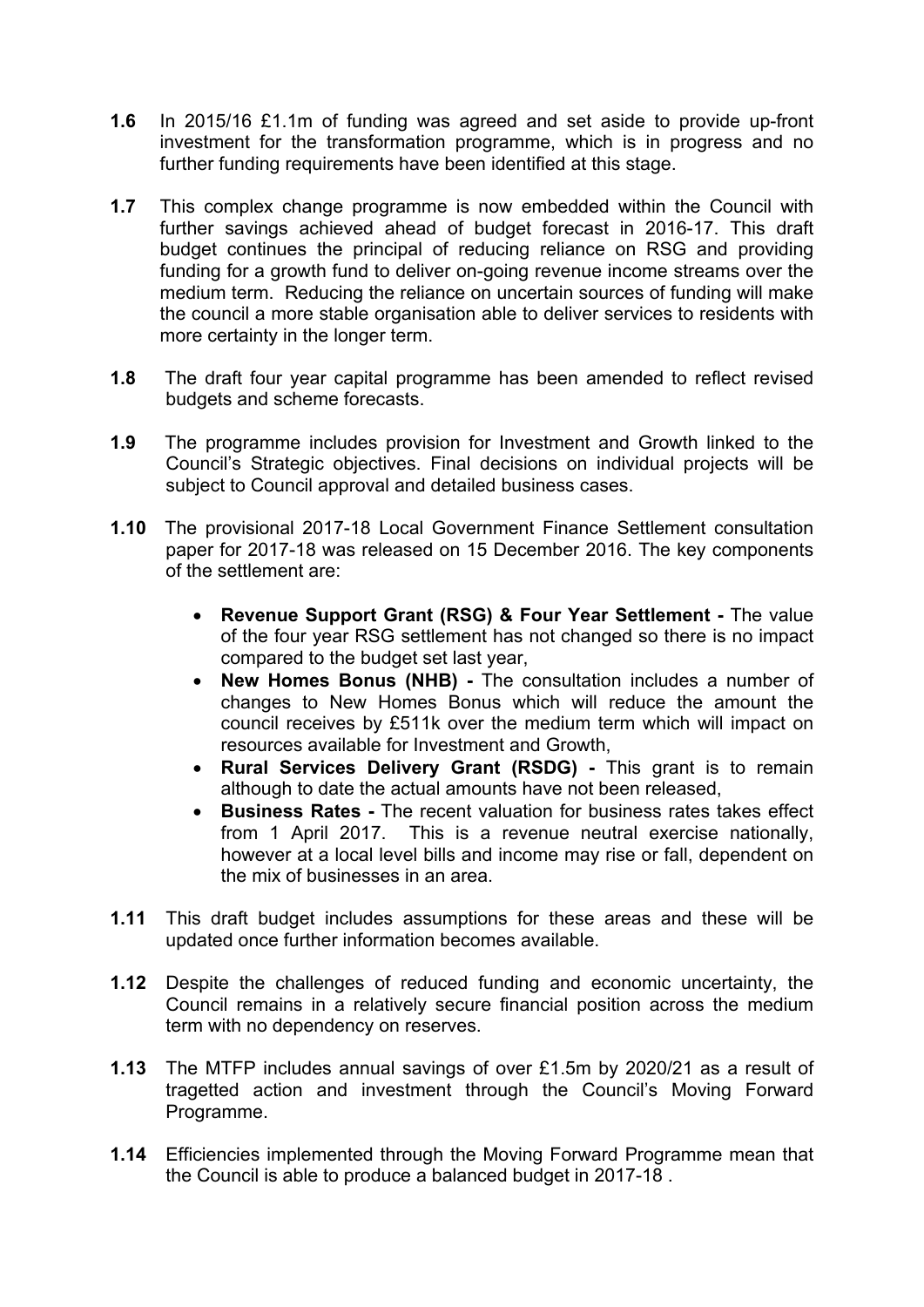# **2.0 OPTIONS**

- **2.1** That the draft capital and revenue budget estimates, the medium term financial plan and the capital strategy are recommended to Council for approval.
- **2.2** There are no alternative options presented, however amendments may be made by Cabinet before release to Council.

# **3.0 REASONS FOR RECOMMENDATION**

**3.1** To comply with the budgetary and policy framework.

# **4.0 EXPECTED BENEFITS**

4.1 To set an affordable and balanced budget for 2017-18 that ensures delivery of the priorities of the Council

# **4.0 IMPLICATIONS**

# **4.1 Financial**

- i) The report is of a financial nature and further financial details are included within the appendices.
- ii) An assessment of the 2016-17 out turn has been revised and presented as part of the Quarter 3 monitoring report. This will inform the reliance placed on the baseline used for setting the 2017-18 estimates. Based on the position at 31 December 2016, various pressures, transformation items and efficiencies have been identified, forecasting a net spend below budget of £301k as an overall result. Recurring savings and one-off efficiencies are proposed to be used to offset Medium term budget pressures to allow time for the Moving Forward transformation programme to grow. Ongoing efficiencies and recurring savings have been reflected in the medium term plan. The Council will continue to review the financial performance of its services throughout the year.
- iii) Only a small amount of the Local Government Settlement is now received in the form of Revenue Support Grant (RSG). From 1 April 2013 a new model is in use which is geared towards the local raising of funds and from 2016-17 looks at the core spending power of the Council. Changes to schemes in respect of non-domestic rates (NDR) and localised council tax reduction scheme (LCTRS) have brought a greater degree of risk and variability to the Council's funding. The budget presented for approval is in line with the draft Local Government Settlement issued in December 2016. The final settlement is due in February 2017. The budget assumes an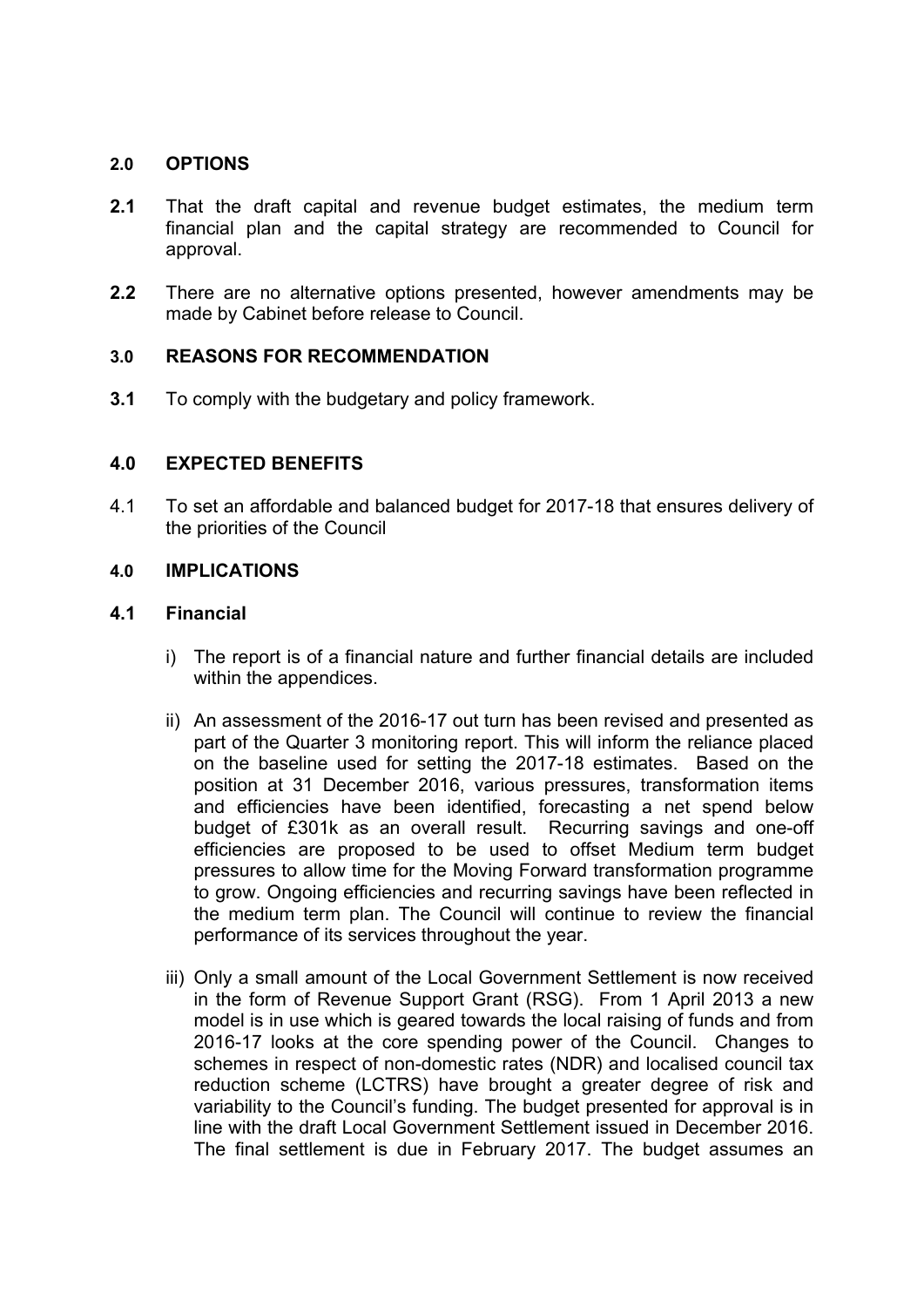accelerated further reduction for the medium term, taking our reliance on RSG to nil by 2019-20.

- iv) Unavoidable growth relates primarily to a 1% salary increase and staff increments.
- v) Assumptions around investment income have been reduced to reflect current returns in 2016-17. Projected balances and revised investment returns are examined further in appendix A.
- vi) A detailed review has been carried out on all major budgets and cost reductions / increased income projections agreed with Budget holders.
- vii) The HRA general balance is projected at £9.1m at 31st March 2018 (Appendix 1 of the report) with £2.0m considered to be a reasonable level consistent with the risks on the service. The MTFP therefore includes a balanced budget for the period.
- viii)The HRA Capital Programme includes an Affordable Housing Programme totalling £15.6m over the next 4 years to replace lost rent from Right to buy sales and changes planned in the National Rent policy.
- ix) The use of reserves in the HRA is to be considered in 2017-18 as details of the potential for dwelling purchase and New Build properties emerge. The HRA also has the capacity to borrow  $(E)$  up to a limit of £74.701m which was introduced as part of the self financing regime set up in March 2012.

#### **4.2 Risk Management**

**4.2.1** Risks are highlighted within the appendix.

# **4.3 WARDS/COMMUNITIES AFFECTED**

4.3.1 Budget implications affect all wards.

# **5. ACRONYMS**

| 5.1 | AGS          | Annual Governance Statement                   |
|-----|--------------|-----------------------------------------------|
|     | <b>CPBS</b>  | <b>Compass Point Business Services</b>        |
|     | CSU          | <b>Construction Services Unit</b>             |
|     | <b>DCLG</b>  | Department for Communities & Local Government |
|     | <b>DFG</b>   | <b>Disabled Facilities Grant</b>              |
|     | <b>ESIF</b>  | European Structural Investment Funding        |
|     | <b>HRA</b>   | <b>Housing Revenue Account</b>                |
|     | ICT.         | Information & Communications Technology       |
|     | <b>IDB</b>   | Internal Drainage Boards                      |
|     | <b>LCC</b>   | <b>Lincolnshire County Council</b>            |
|     | <b>LCTRS</b> | <b>Local Council Tax Reduction Scheme</b>     |
|     | <b>MTFP</b>  | Medium Term Financial Plan                    |
|     | <b>NHB</b>   | New Homes Bonus                               |
|     | <b>NHS</b>   | <b>National Health Service</b>                |
|     |              |                                               |